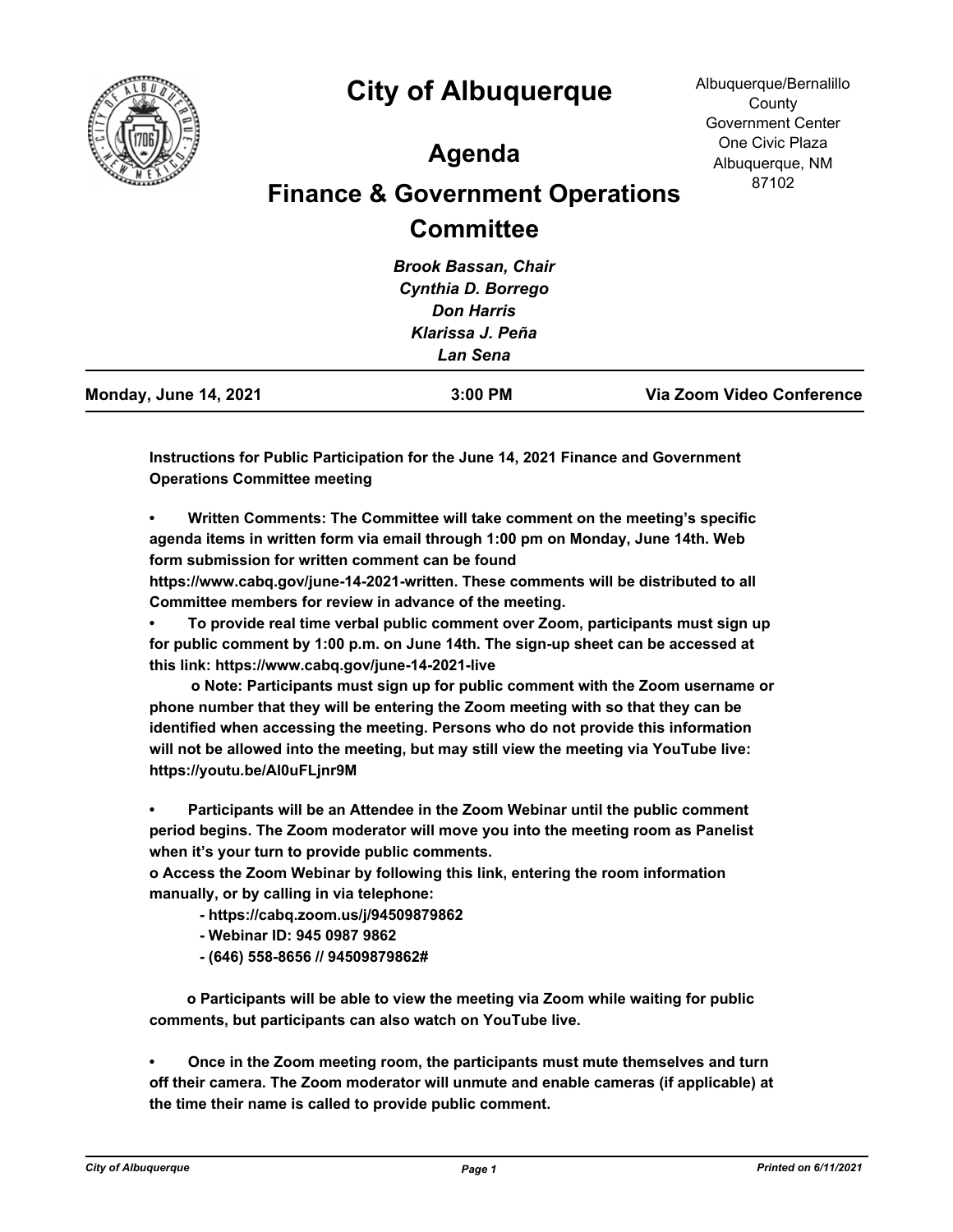**• If you are watching on YouTube live, please note there is an approximately 10 second lag between the Zoom meeting room and YouTube. Please mute or pause the YouTube live stream once you are in the Zoom meeting room to avoid feedback.**

**• Public comment will be limited to 2 minutes or less, depending on the number of speakers signed up. Your time will start when you begin speaking and the meeting's Chairperson will let you know when your time has concluded, at which point your microphone will be muted and your camera will be turned off.**

**Public Comment ground rules:**

- **Comments are to be addressed to the committee members only**
- **Please keep your comments germane to the topics on the agenda**
- **Any disruptive conduct, or non-germane commentary will result in removal from the Zoom Webinar**
- **a.** [EC-21-343](http://cabq.legistar.com/gateway.aspx?m=l&id=/matter.aspx?key=12473) Approval of Karen Meyers Second Supplement Agreement funded by Cities for Financial Empowerment Grant to improve the financial stability of low and moderate income households
- **b.** [EC-21-348](http://cabq.legistar.com/gateway.aspx?m=l&id=/matter.aspx?key=12485) Blanket Amendment to the Scheduled Airline Operating Agreement and Terminal Building Lease and the Scheduled Cargo Airline Operating Agreement and Cargo Building Lease
- **c.** [EC-21-349](http://cabq.legistar.com/gateway.aspx?m=l&id=/matter.aspx?key=12486) Approval of the Agreement for FY22 outside Counsel Legal Services between Walz & Associates, P.C. and the City of Albuquerque
- **d.** [EC-21-350](http://cabq.legistar.com/gateway.aspx?m=l&id=/matter.aspx?key=12487) Approval of the Risk Agreement for FY22 Outside Counsel Legal Services between German Burnette & Associates, LLC and the City of Albuquerque
- **e.** [EC-21-351](http://cabq.legistar.com/gateway.aspx?m=l&id=/matter.aspx?key=12488) Approval of the Risk Agreement for FY22 Outside Counsel Legal Services between YLaw P.C. and the City of Albuquerque
- **f.** [EC-21-352](http://cabq.legistar.com/gateway.aspx?m=l&id=/matter.aspx?key=12489) Approval of the Risk Agreement for FY22 Outside Counsel Legal Services between Atler Law Firm, P.C. and the City of Albuquerque
- **g.** [EC-21-353](http://cabq.legistar.com/gateway.aspx?m=l&id=/matter.aspx?key=12490) Approval Of The Risk Agreement For FY22 Outside Counsel Legal Services Between Kennedy, Moulton & Wells, P.C. And The City Of Albuquerque
- **h.** [EC-21-354](http://cabq.legistar.com/gateway.aspx?m=l&id=/matter.aspx?key=12491) Approval Of The Risk Agreement For FY22 Outside Counsel Legal Services Between Law Office Of Jonlyn M. Martinez, LLC And The City Of Albuquerque
- **i. [EC-21-355](http://cabq.legistar.com/gateway.aspx?m=l&id=/matter.aspx?key=12492)** Approval Of The Second Supplemental Agreement For Roderick Kennedy To Add Funds To Continue Legal Services
- **j.** [EC-21-356](http://cabq.legistar.com/gateway.aspx?m=l&id=/matter.aspx?key=12493) Approval Of The Risk Agreement For FY21 Outside Counsel Legal Services Between Peifer, Hanson, Mullins & Baker P.A. And The City Of Albuquerque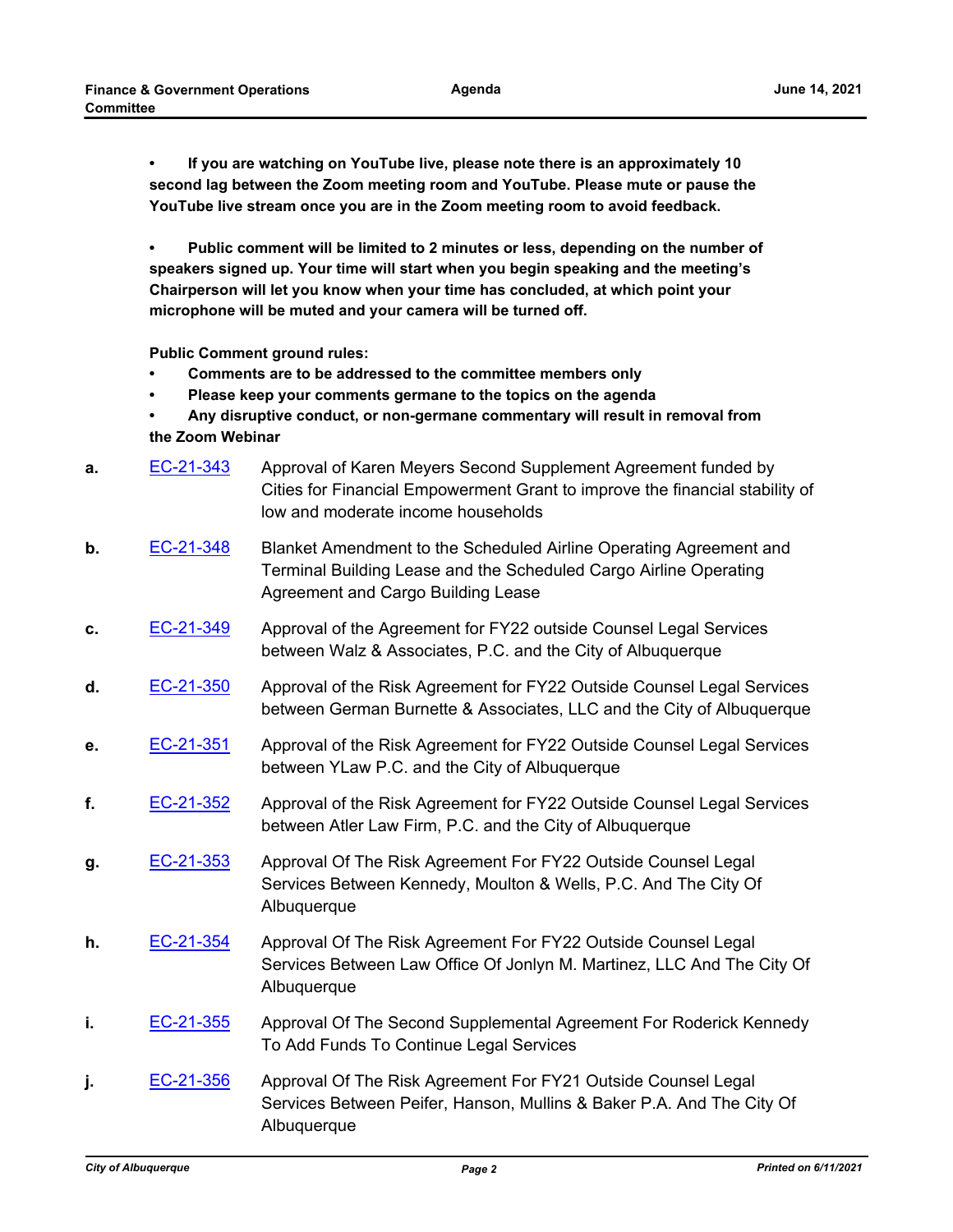| k. | $O-21-49$       | Amending Chapter 2, Article 2, Section 1 Of The Revised Ordinances Of<br>Albuquerque, New Mexico, 1994, The "Capital Improvements" Ordinance,<br>For The Creation Of A Capital Set-Aside For Underserved Areas And<br>Communities (Borrego)                                                                                 |
|----|-----------------|-----------------------------------------------------------------------------------------------------------------------------------------------------------------------------------------------------------------------------------------------------------------------------------------------------------------------------|
| I. | $O-21-67$       | Amending Sections 7-2-1-2, Of The Transit System Ordinance To Provide<br>For A Zero Fare Pilot Project And Creating A New Section 7-2-1-3 (Davis,<br>Sena, Peña, Benton)                                                                                                                                                    |
| m. | R-20-122        | Directing That No New Changes Or Actions Occur With Respect To The<br>La Jornada Art Installation At The Albuquerque Museum Until After The<br>Completion Of The Criminal Investigation Into The June 5, 2020 Incidents<br>At That Location (Borrego)                                                                       |
| n. | <u>R-21-131</u> | A Nuisance, Substandard Dwelling Or Structure In Need Of Abatement At<br>376 Dolores Dr NW Within The City Limits Of Albuquerque, New Mexico Is<br>So Ruined, Damaged And Dilapidated As To Be A Menace To The Public<br>Comfort, Health, Peace Or Safety And That It Is To Be Required To Be<br>Removed (Sena, by request) |
| о. | R-21-160        | Accepting The Recommendations Of The Balloon Landing Task Force<br>(Harris, Bassan)                                                                                                                                                                                                                                         |
| р. | <u>R-21-161</u> | Establishing Traffic Management And Safety Improvements To Universe<br>Boulevard From Irving Boulevard To Ventana Hills Road As A Priority For<br>The City Of Albuquerque (Borrego)                                                                                                                                         |
| q. | <u>R-21-163</u> | Declaring The City Council's Support Of The Route 66 Centennial<br>Celebration In 2026; Directing The Arts And Culture Services Department<br>To Begin The Planning Process For A Centennial Celebration Event In The<br>City Of Albuquerque (Peña)                                                                         |
| r. | R-21-167        | Approving An Award From The U.S. Department Of Treasury For<br>Emergency Rental Assistance And Providing An Appropriation To The<br>Department Of Family And Community Services, Beginning In Fiscal Year<br>2021 (Sena)                                                                                                    |
| s. | R-21-168        | Approving And Authorizing The Filing Of Grant Application And<br>Acceptance Of Potential Grant Awards From The Federal Health And<br>Human Services Department (HHS) And Providing For An Appropriation<br>To The Legal Department For Fiscal Years 2022 And 2023 (Sena)                                                    |
| t. | R-21-172        | Amending The Adopted Capital Implementation Program Of The City Of<br>Albuquerque By Supplementing Current Appropriations (Davis, by request)                                                                                                                                                                               |
| u. | <u>R-21-173</u> | Amending Resolution-21-148, Establishing One-Year Objectives For The<br>City Of Albuquerque In Fiscal Year 2022; To Include A Zero Fare Transit<br>Pilot Objective To Meet Five-Year Goals (Davis, Sena, Peña, Benton)                                                                                                      |